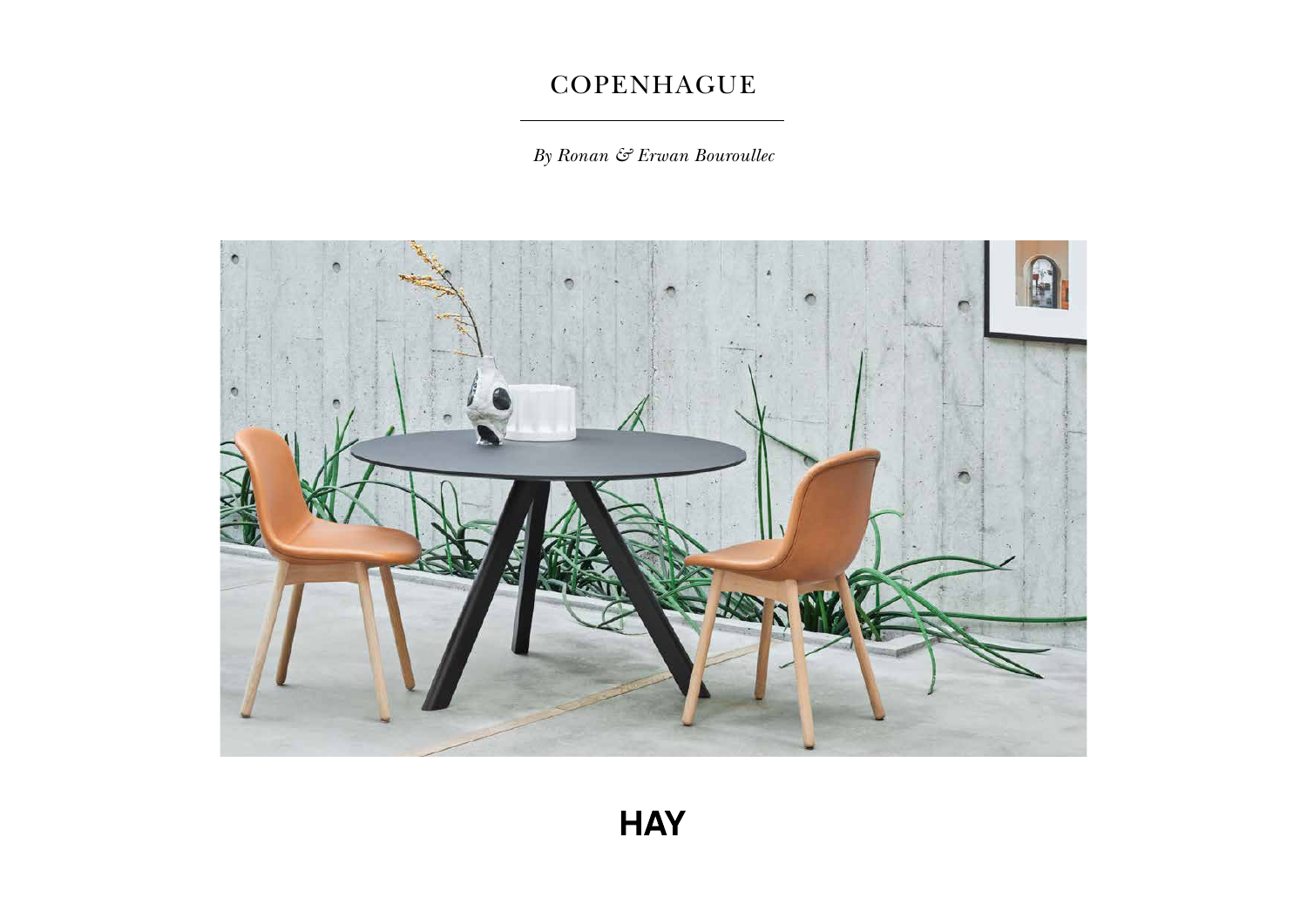Copenhague is a furniture series designed by Ronan and Erwan Bouroullec designed especially for the University of Copenhagen in 2013. In addition to a homely and welcoming expression, functionality, durability and ease of cleaning were important design requirements for the university. The Bouroullec brothers approached the task by merging design history with modern technology in an idiom with a strong and independent appearance in a broad and versatile series that embraces both public and private environments.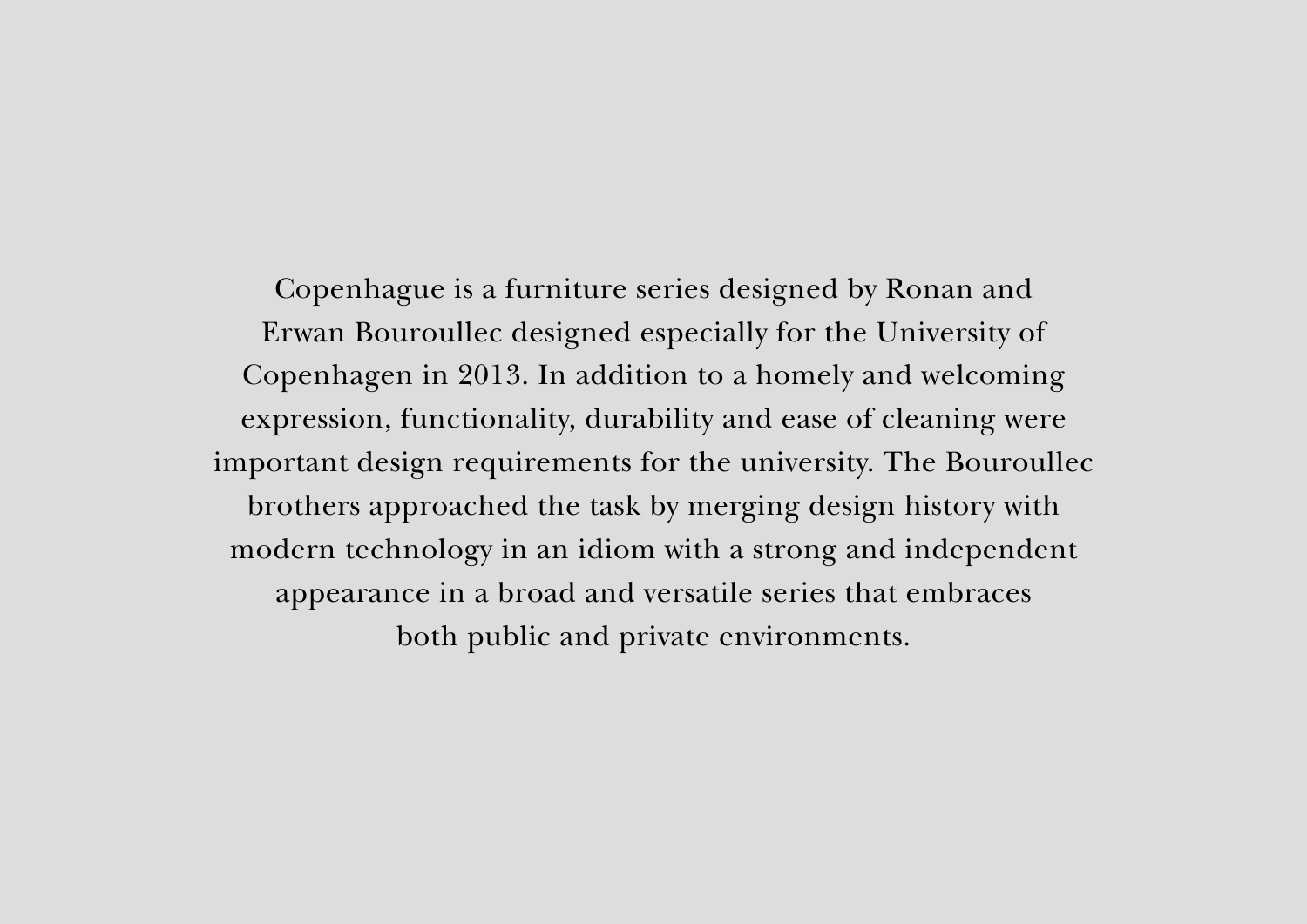

CPH20 / Matt lacquered oak veneer, off white linoleum, grey linoleum tabletop / Matt lacquered solid oak frame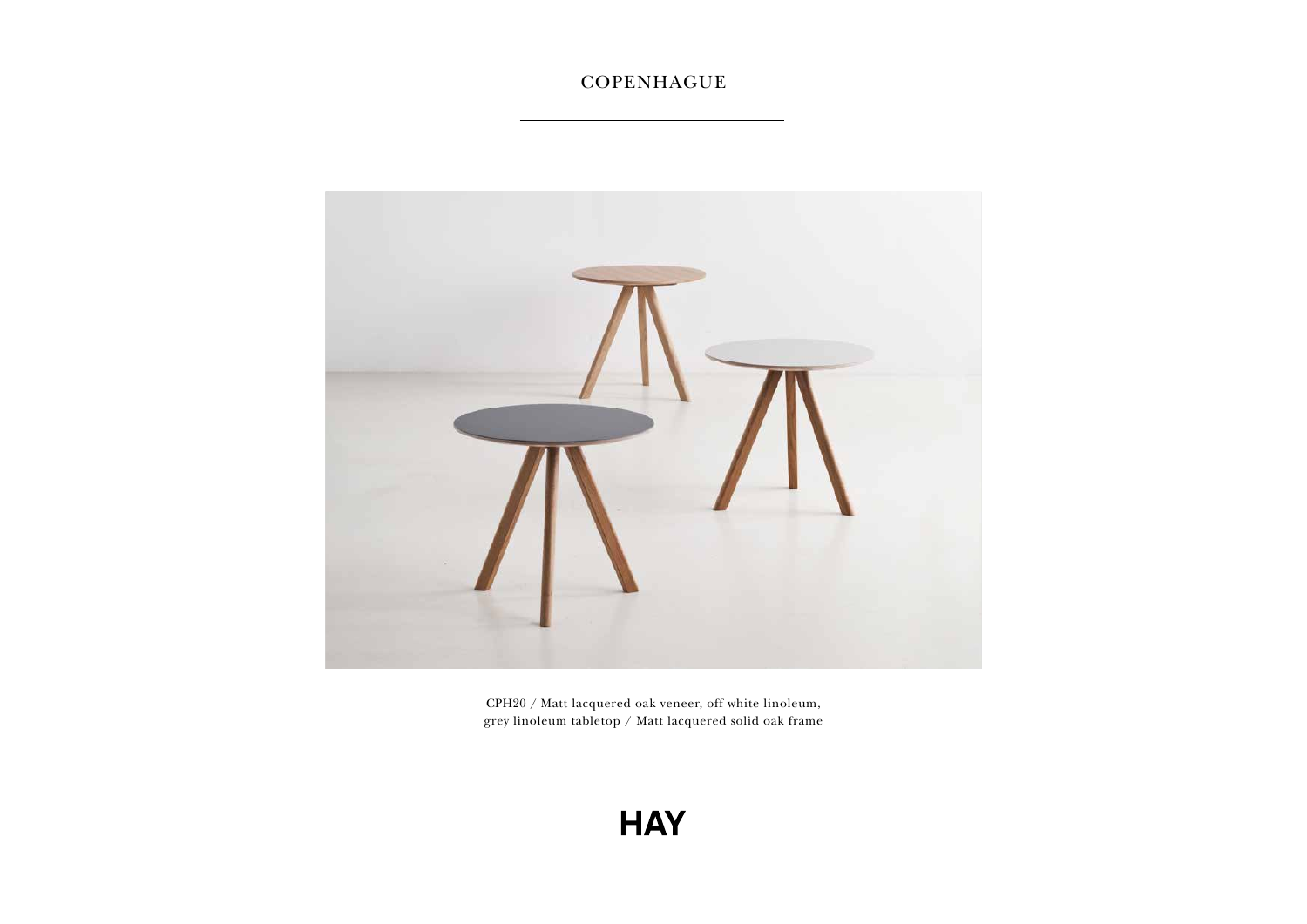

CPH90 / CPH10 / CPH30 Soft Edge 10 & CPH30 / Grey linoleum tabletop  $\check{}$  Matt lacquered solid oak frame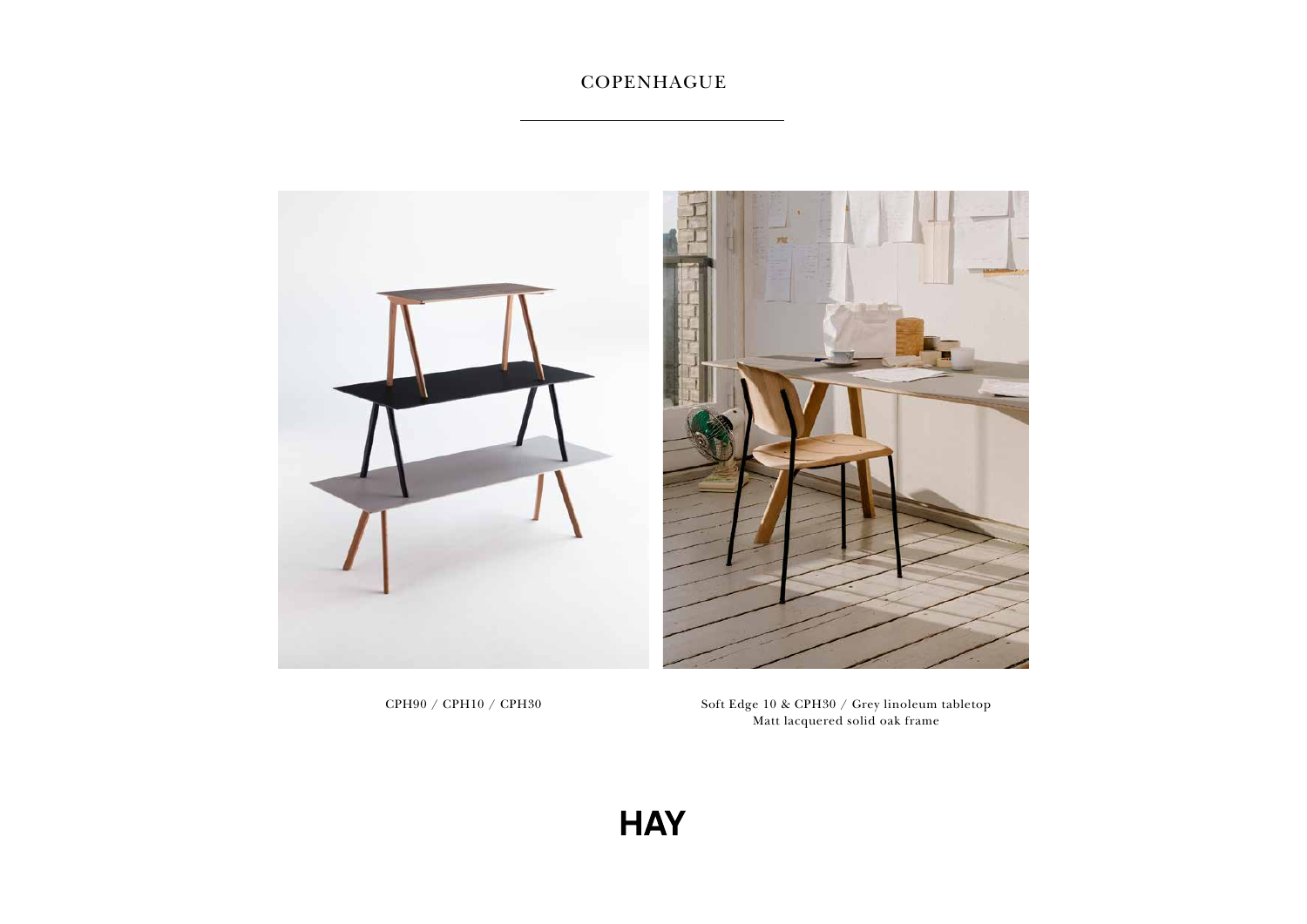

CPH30 / Off white linoleum tabletop / Matt lacquered solid oak frame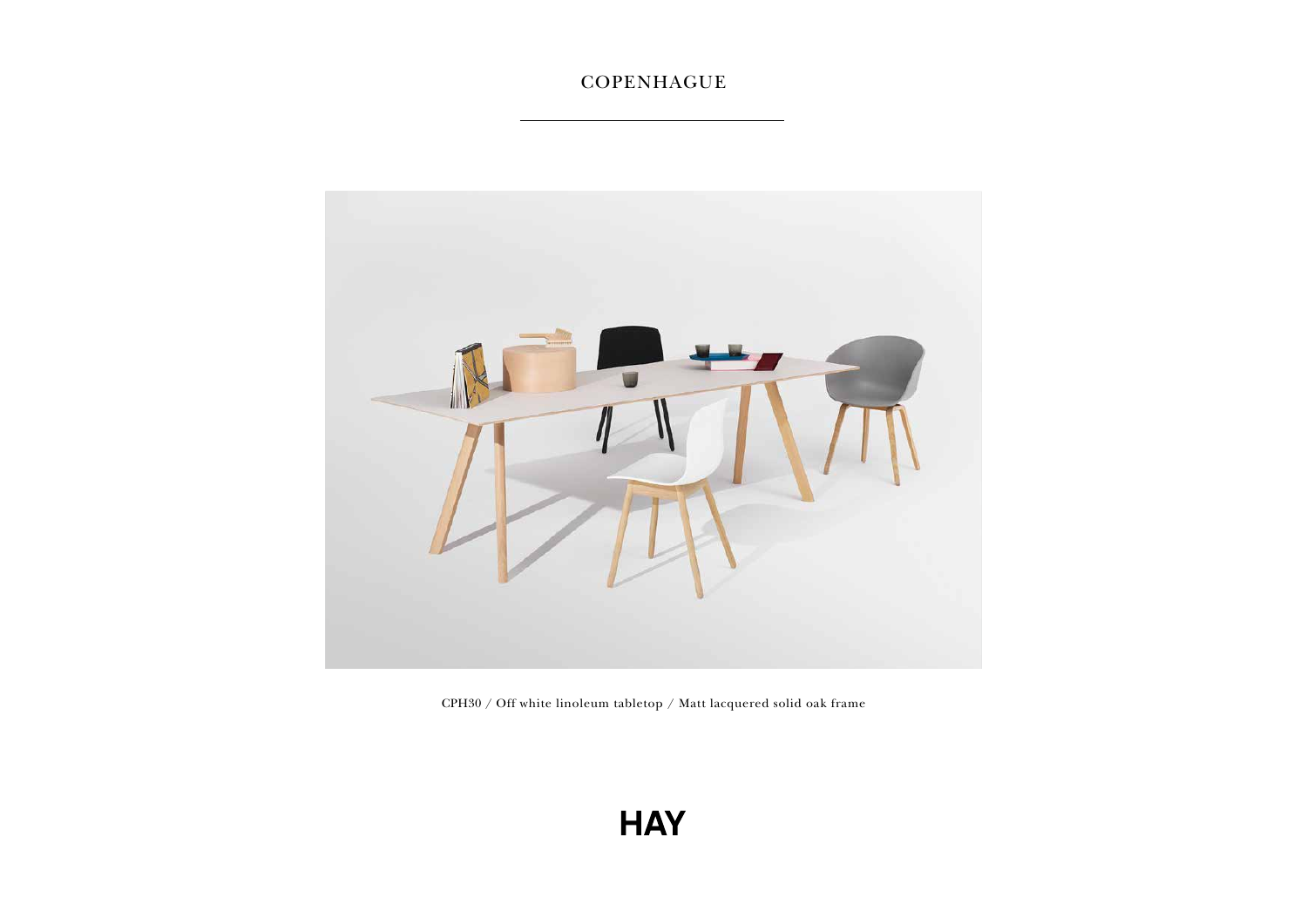

CPH190 / Matt lacquered oak veneer tabletop Matt lacquered solid oak frame

CPH30 / Matt lacquered oak veneer tabletop Matt lacquered solid oak frame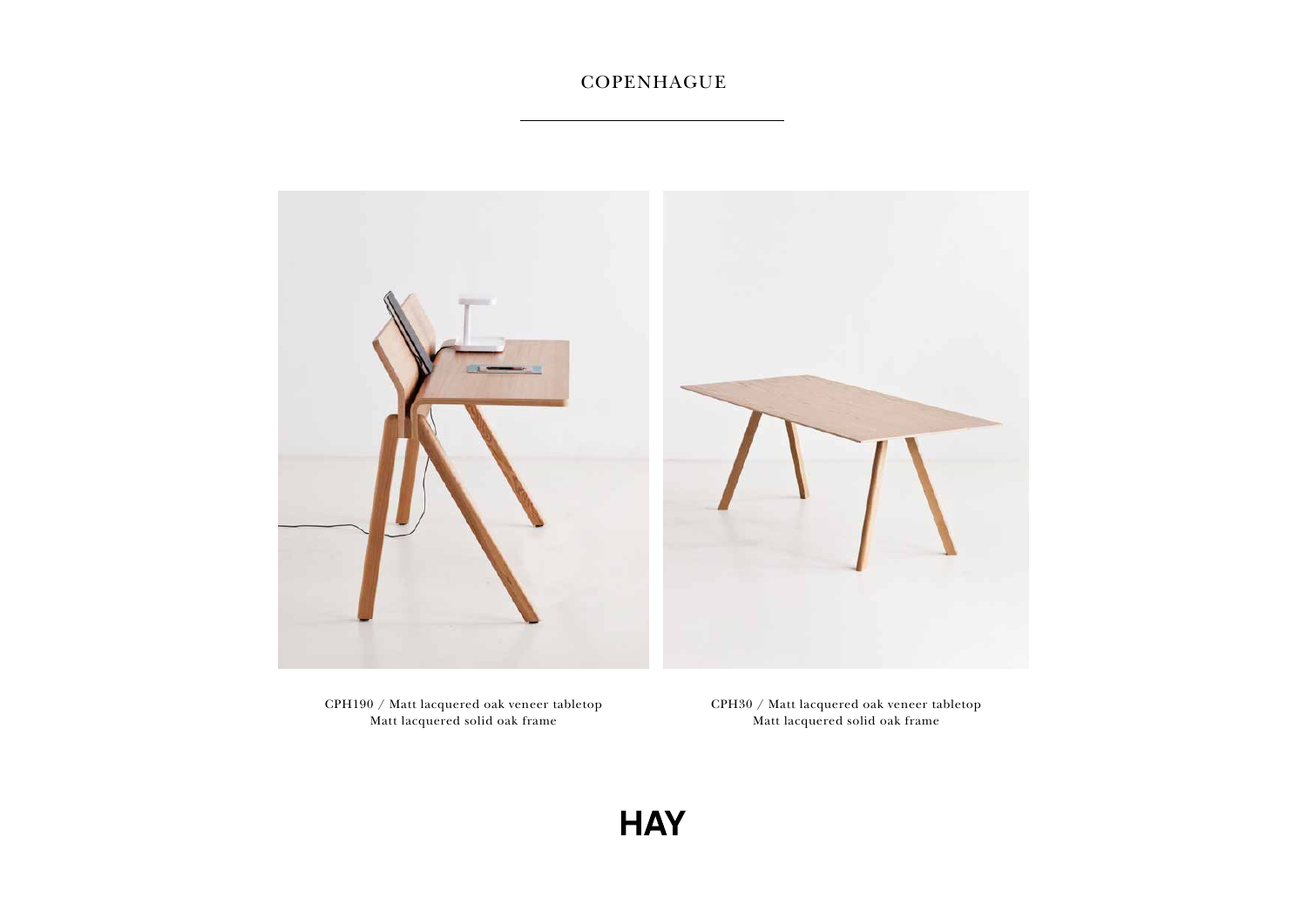#### COPENHAGUE 30 RECTANGULAR TABLES

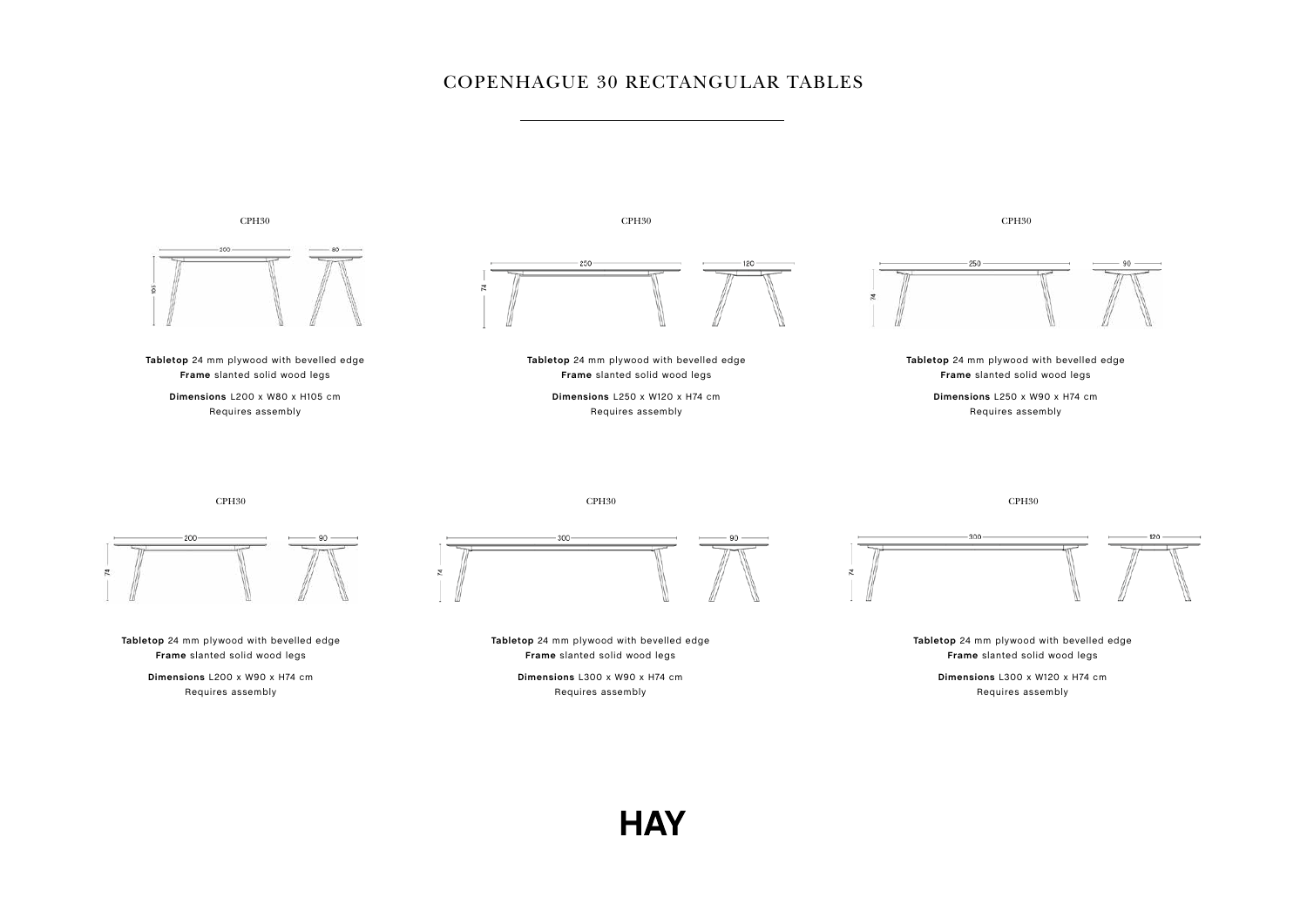#### COPENHAGUE 20 & 25 ROUND TABLES

CPH20



**Tabletop** 18 mm plywood with bevelled edge **Frame** 3 solid wood legs **Dimensions** Ø50 x H49 cm Requires assembly



CPH20

**Tabletop** 18 mm plywood with bevelled edge **Frame** 3 solid wood legs

**Dimensions** Ø70 x H105 cm Requires assembly

CPH20



**Tabletop** 18 mm plywood with bevelled edge **Frame** 3 solid wood legs **Dimensions** Ø90 x H74 cm

Requires assembly

CPH20





**Tabletop** 18 mm plywood with bevelled edge **Frame** 3 solid wood legs

> **Dimensions** Ø120 x H74 cm Requires assembly



**Tabletop** 24 mm plywood with bevelled edge **Frame** 4 solid wood legs

> **Dimensions** L140 x H74 cm Requires assembly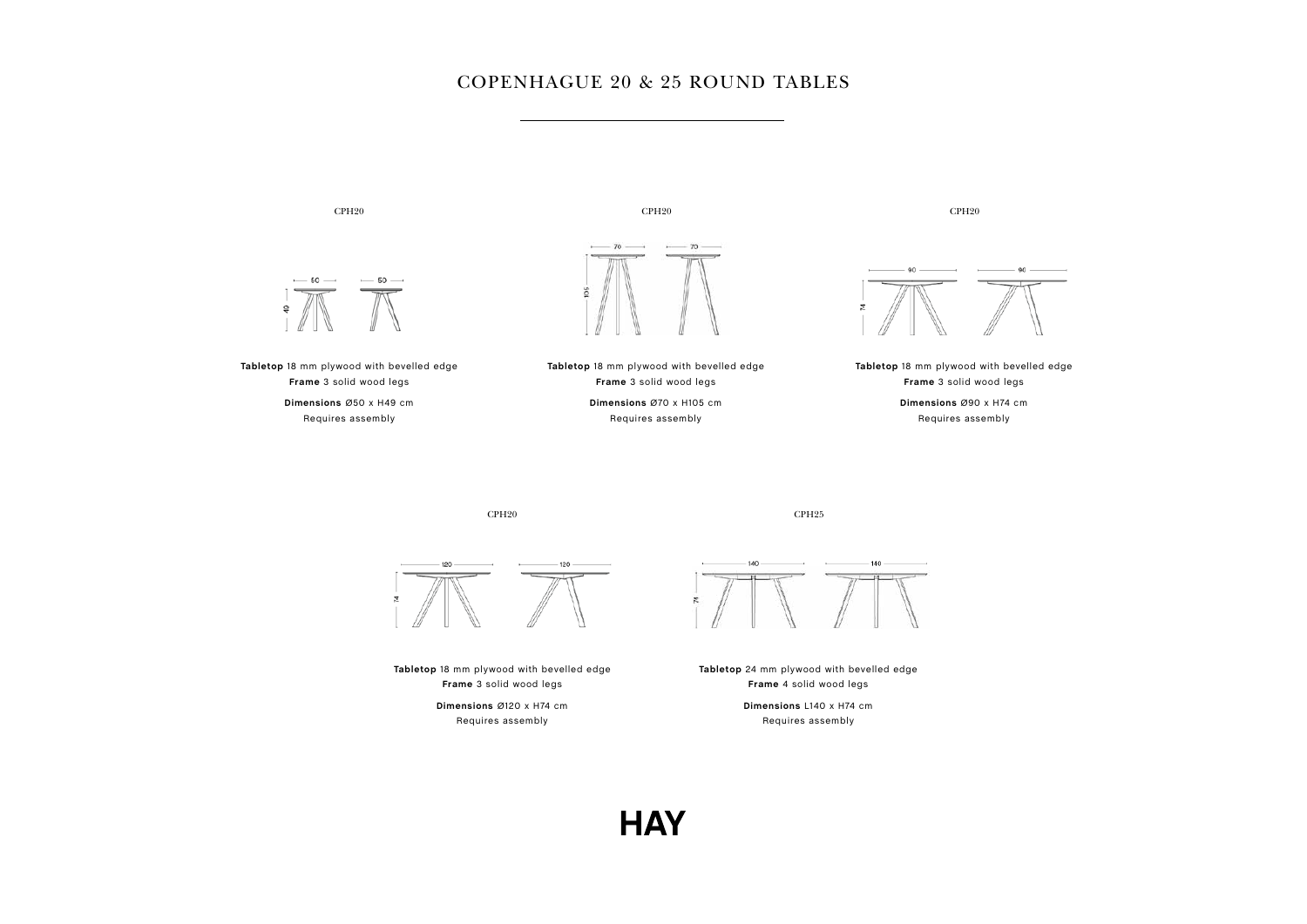#### COPENHAGUE 10, 90 & 190 DESKS





**Tabletop** 24 mm plywood with bevelled edge **Frame** solid wood legs **Dimensions** L160 x W80 x H74 cm Requires assembly





**Tabletop** 18 mm plywood with bevelled edge **Frame** solid wood legs **Dimensions** L130 x W65 x H74 cm Requires assembly

CPH190 DESK



**Tabletop** 24 mm moulded plywood **Frame** solid wood legs **Dimensions** L150 x W70 x H74 cm Requires assembly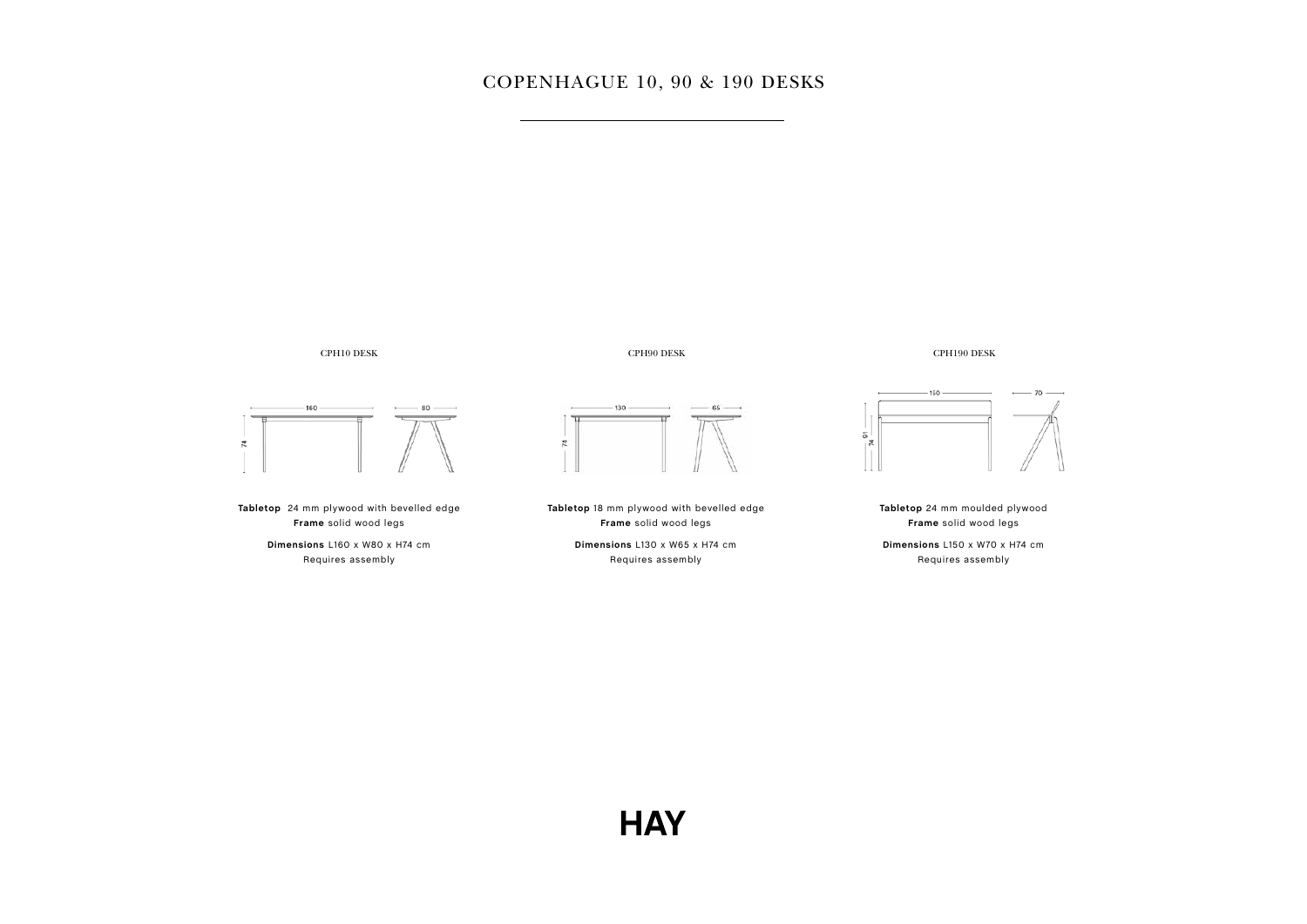#### MATERIAL & COLOUR OVERVIEW

*CPH10, CPH90, CPH20, CPH25 & CPH30*

#### TABLETOP FRAME

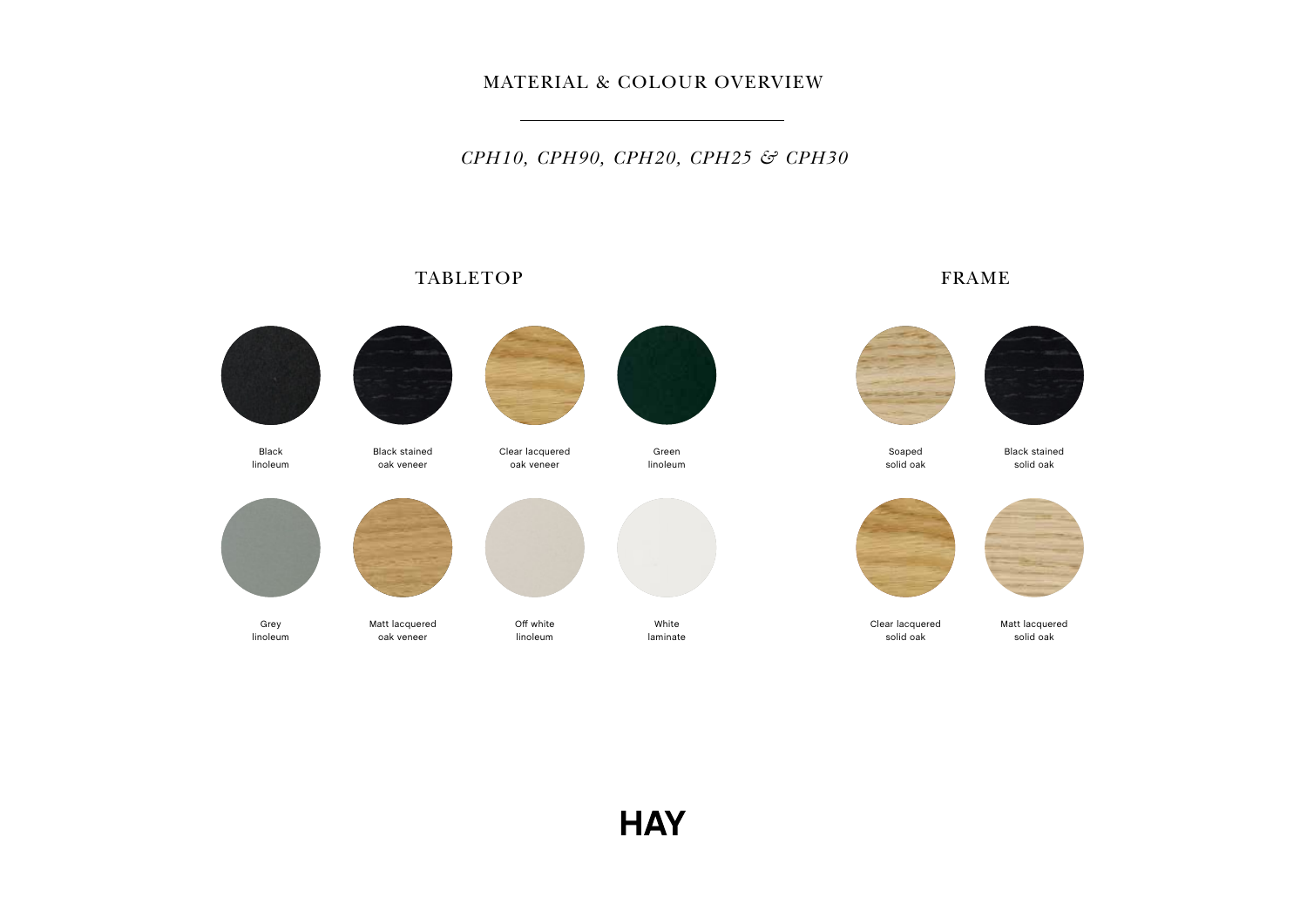#### CPH10, CPH90, CPH20, CPH25 & CPH30

*Combinations*

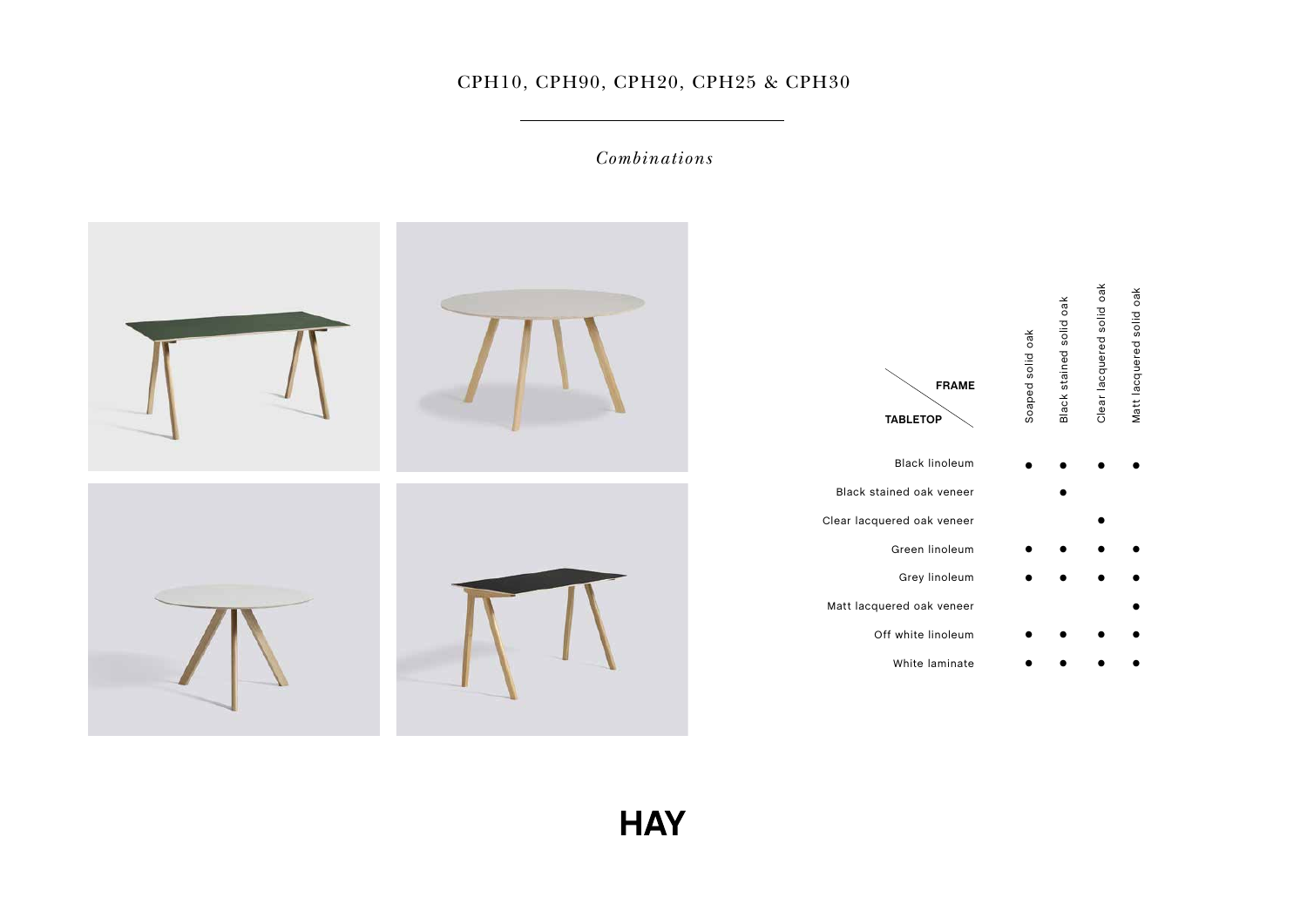#### MATERIAL & COLOUR OVERVIEW

*CPH190 Desk*

#### TABLETOP FRAME





Clear lacquered oak veneer



Matt lacquered oak veneer



Black stained solid oak

Clear lacquered solid oak



Matt lacquered solid oak

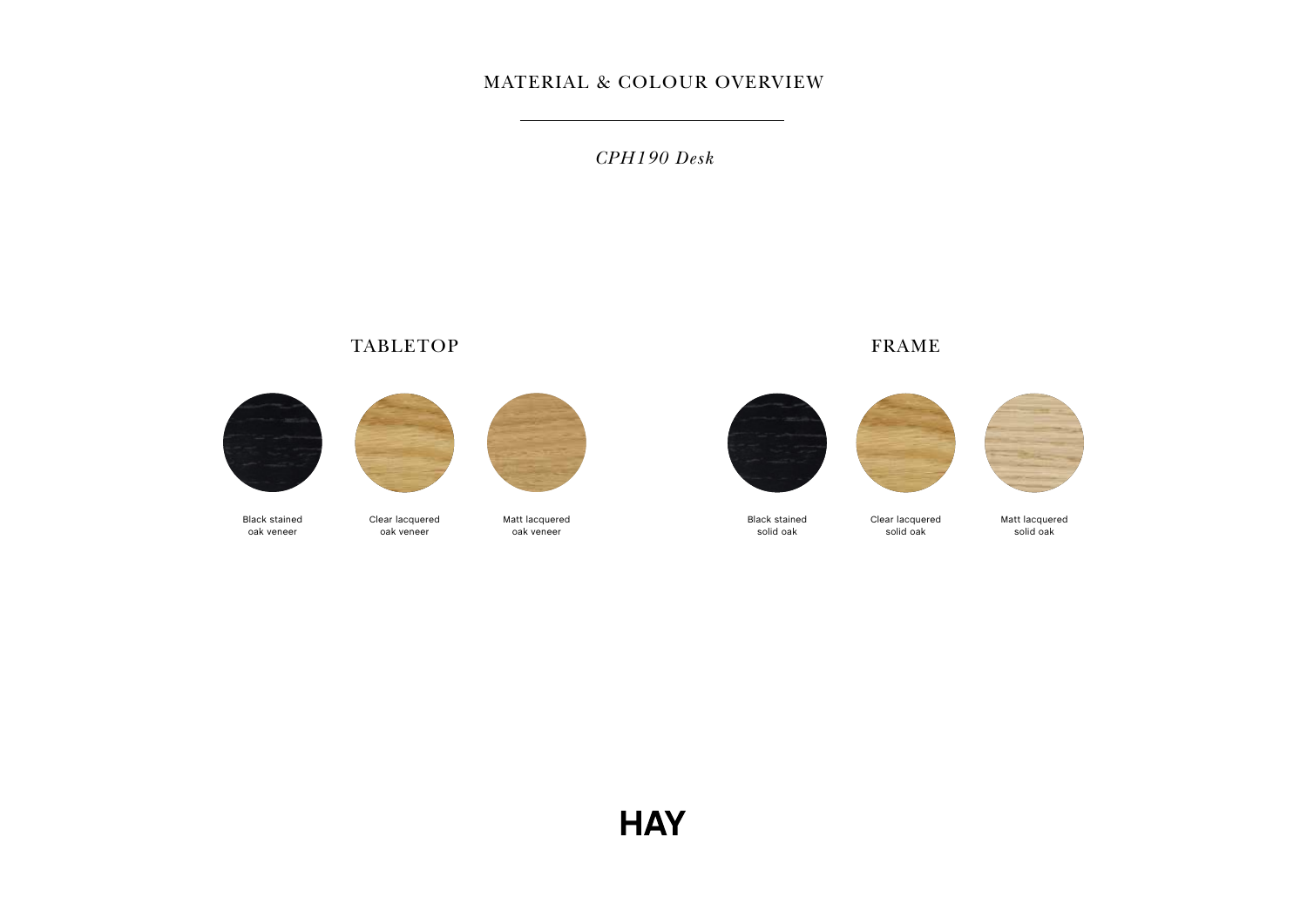#### COPENHAGUE 190 DESK

*Combinations*